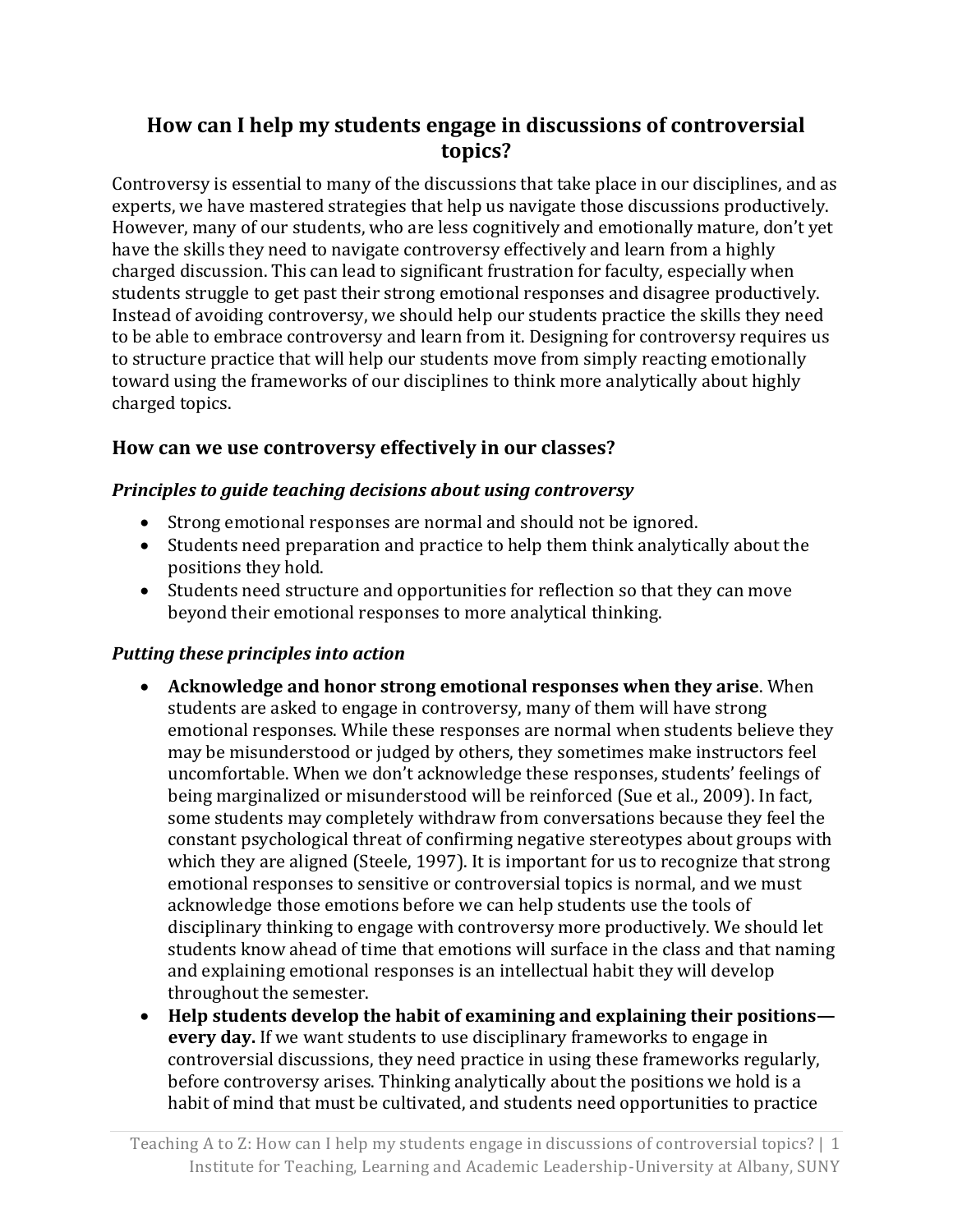this habit in the absence of strong emotion. We must ensure that students use the habits of mind that are particular to our disciplines *all the time* so that we can explicitly point them to those habits when we ask them to engage controversy. Just as students will need language to name the emotions they experience in a charged discussion, they will need language to help them analyze their own positions in relation to positions held by others. When that language is part of the fabric of all class discussions, students can express disagreements more productively.

 **Require students to reflect on their own responses to controversy and the emotional and intellectual responses that it evokes.** Commit to reflection by requiring students to reflect on how they are thinking about controversy, how that thinking is changing, why it's changing, and what they have learned from others' ideas and positions. This is important for helping them understand the important role that controversy is playing in their learning in your course, and it also prepares them to move from their initial emotional responses to more thoughtful, fully developed positions because they have the opportunity to gain some intellectual distance from heated conversations and their initial emotional responses.

## *Examples of Strategies for Engaging in Discussion of Controversial Topics*

#### Structured Controversy (from Johnson, Johnson, and Smith, 2000)

The goal of this approach is to give students practice separating the person from the position ("academic distance") while working with a controversial topic. **This approach to controversy is not a debate although it might look like one at first glance.** It is actually a way to ask students to occupy multiple positions on a controversial topic so that they become adroit at teasing apart emotional and intellectual responses. Further, it forces students to intellectually explore and embrace more than one perspective on a topic.

The steps are as follows:

- 1. Students are put into teams (size will vary) and assigned opposing positions in relation to a controversial topic.
- 2. Teams research the topic and prepare their case in support of their assigned position.
- 3. Opposing teams present their arguments to each other.
- 4. Opposing teams refute the other side's argument.
- 5. Teams then *reverse their roles* and present the position they initially argued against.
- 6. Students then let go of the position they were assigned and write a paper that synthesizes the arguments of both sides.

Research on this tool suggests that it is more powerful than the basic "pro versus con" debate structure both in terms of student learning and in promoting positive social relationships between students.

The Five Minute Rule (taken with only some changes from p. 109 of Landis, 2008) The five minute rule is a way of taking an unpopular, invisible or marginalized perspective and entertaining it respectfully for a short period of time. It's a good idea to give students practice using this rule on less controversial topics early in the semester and then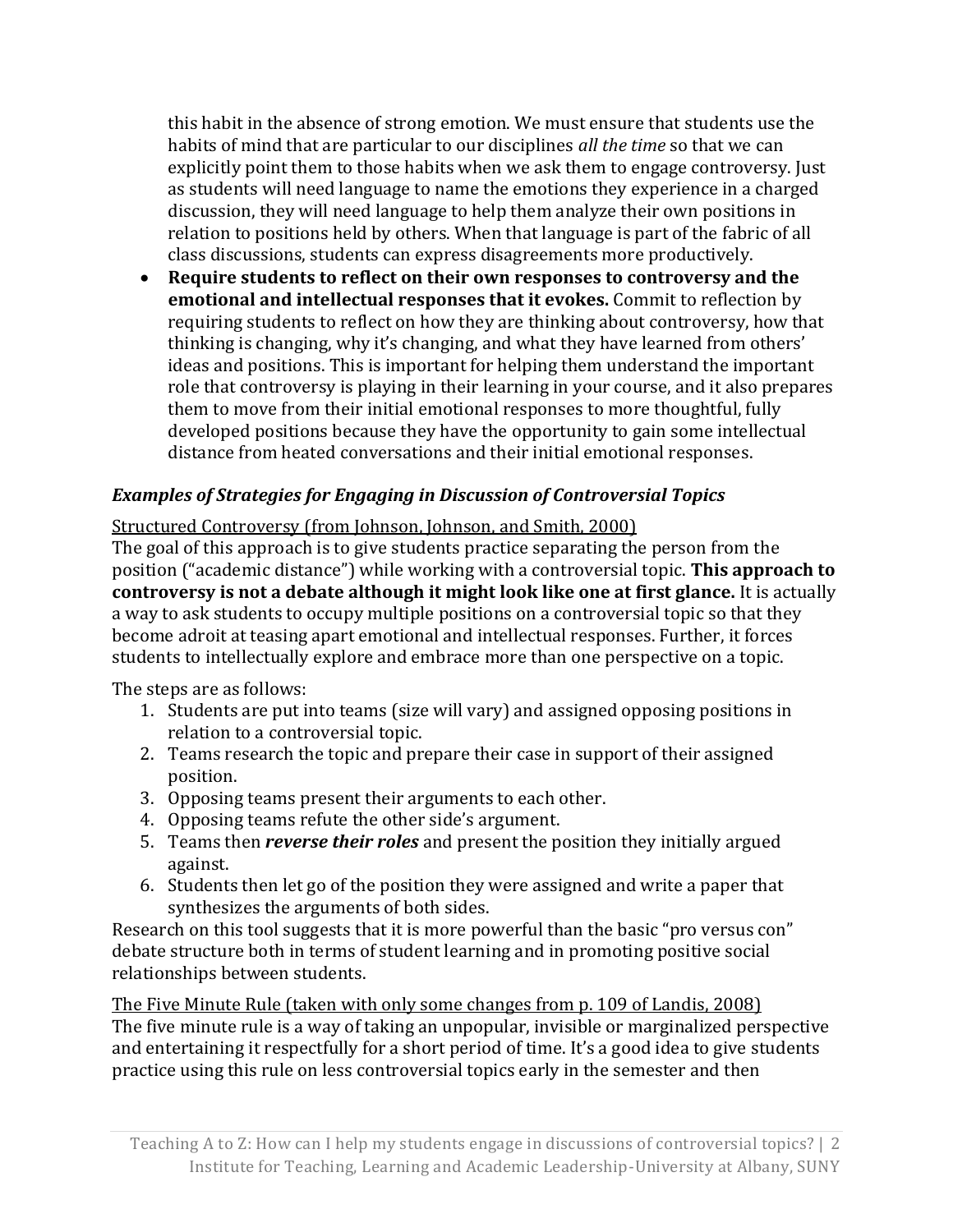strategically use it when you discuss a controversial topic. Here's how this rule works in practice:

Anyone who feels that a particular point of view is not being taken seriously has a right to point this out and call for this exercise to be used. For example, a student (or the instructor) can say, "I don't think it's fair that the author's position is being practically laughed at. I call for the five minute rule!"

When the rule is called, the class moves on to the Discussion Phase: The class agrees to take five minutes to consider the merits of this perspective, refrain from criticizing it, and make every effort to believe it. Only those who can speak in support of it are allowed to speak, using the questions below as prompts. All critics must remain silent. This might sound like, "Okay, everyone. The five minute rule has been called. Those who can support the author's position can explain their reasoning, thoughts, and feelings. Those who disagree with her position can only listen. Here we go."

Questions and prompts that could be used during discussion include:

- "What's interesting or helpful about this position?"
- "What are some intriguing features that others might not have noticed?"
- "What would be different if you held this position, if you accepted it as true?"
- "In what sense and under what conditions might this idea be true?"

#### Reflective Minute Papers

Short reflective papers (Souza et al., 2016) give students a space to write without fear of interruption and can be used at the close of class or as a pause during class to give students a chance to express ideas that they may fear expressing or that are too emotional or complex for them to articulate well in the moment.

A reflection prompt might look like this:

"Take three minutes and respond to one of these questions: 'What was useful about today's discussion?' or 'What was difficult about today's discussion?' or "What do you feel that you can't say out loud right now?"

You can make these papers anonymous if you feel that will allow students to write more productively and freely. However, consider that this might result in students not taking this reflection seriously. You can, of course, ensure confidentiality and that may serve to make students feel both accountable and safe. Make these decisions carefully.

## *Resources about engaging students in discussion of controversial topics*

- Bart, M. (Ed.). (2016). *Faculty Focus Special Report: Diversity and Inclusion in the College Classroom.* Retrieved February 1, 2017 from Faculty Focus Higher Ed Teaching Strategies from Magna Publications: http://www.facultyfocus.com/freereports/diversity-and-inclusion-in-the-college-classroom/
- Johnson, D. W., Johnson, R. T., & Smith, K. A. (2000). Constructive controversy: The educative power of intellectual conflict. *Change: The Magazine of Higher Learning, 32*(1), 28-37.